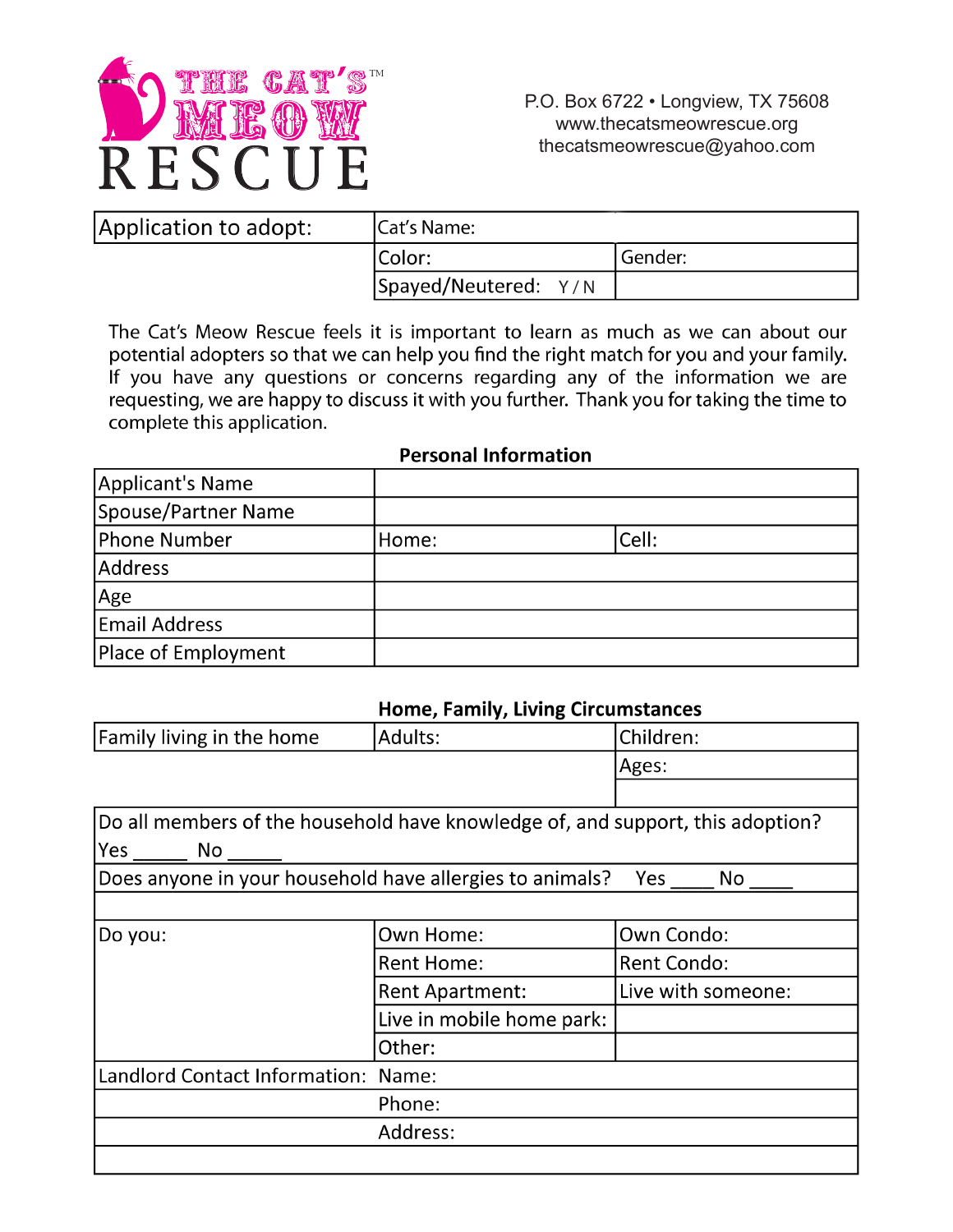| <b>Pet Information- Current</b>                                                                     |
|-----------------------------------------------------------------------------------------------------|
| Other:<br>How many animals do you have now?<br>Cats:<br>Dogs:                                       |
| Please list the name, breed, gender and ages for your current pets:                                 |
|                                                                                                     |
|                                                                                                     |
|                                                                                                     |
| Are your pets spayed or neutered? Yes<br>No                                                         |
| If not, why?                                                                                        |
| Are your pets current on vaccinations? Yes<br><b>No</b>                                             |
| If not, why?<br>Have your current cats been tested for feline leukemia/FIV? Yes<br>Don't Know<br>No |
|                                                                                                     |
| If you have pets, will they adjust to a new cat in the house? Yes_<br>Don't Know<br>No              |
| Do you have a cat or dog door? Yes<br>No                                                            |
| <b>Pet Information - Past</b>                                                                       |
| Have you ever given a pet away or surrendered one to a shelter?<br>Yes<br><b>No</b>                 |
| If yes, why?                                                                                        |
|                                                                                                     |
| Have you ever had a pet euthanized? Yes<br>No                                                       |
| If yes, why?                                                                                        |
|                                                                                                     |
|                                                                                                     |
| Have you ever declawed a cat/kitten?<br>No<br>Yes                                                   |
| <b>New Pet</b>                                                                                      |
| Have you ever applied to TCMR before to adopt a cat/kitten?<br>Yes<br>No                            |
| Are you willing to have a representative of TCMR conduct a home visit? Yes<br><b>No</b>             |
|                                                                                                     |
| Why do you want this cat? Personal Companion ________ Companion for another pet______               |
| Pet for my kids________ Barn Cat________ Mouser________ Office Cat_______ Other______               |
| If other, please explain:                                                                           |
|                                                                                                     |
|                                                                                                     |
| Do you plan to declaw this cat/kitten? Yes _____ No ____                                            |
| How many hours each day will the cat be without human companionship? Please explain:                |
|                                                                                                     |
|                                                                                                     |
| Where will your new pet spend most of its time?                                                     |
| Outside:<br>House:<br>Barn:                                                                         |
| Other:                                                                                              |
| What brand of food do you plan to feed the cat?                                                     |